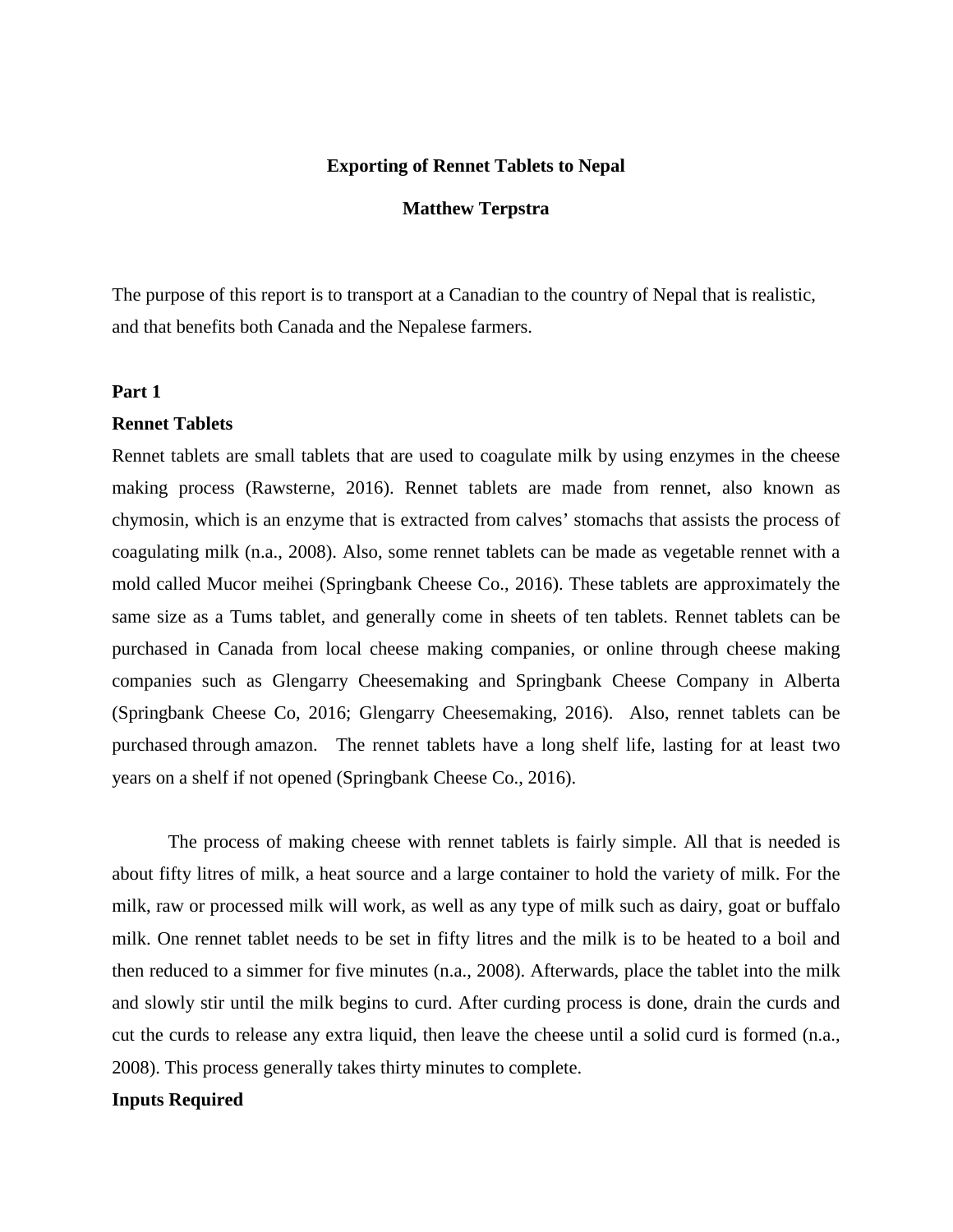The inputs required for the cheese making process with the use of rennet tablets are milk, a large container to hold the milk, a heat source, a tool to stir with and minimal labour. The amount of

| <b>Items Needed for Cheese Production</b> |                 |
|-------------------------------------------|-----------------|
| Milk                                      | Heat source     |
| <b>Large Container</b>                    | <b>Strainer</b> |
| <b>Stirring Tool</b>                      |                 |

Table 1: Items Needed for Cheese Production

milk needed for one tablet of rennet is approximately fifty litres, but the milk can be straight from the utter (Springbank Cheese Co, 2016). Therefore, the container used should be able to contain at a minimum of 12.5 liters. It should be able to hold at least of 12.5 litres because that would allow the Nepalese farmer to split each tablet into quarters, allowing them to produce cheese more frequently and reduce the amount of storage space and time that would be needed after the completion of the cheese curds. Additionally, heat will be needed to quicken the process of the coagulation. This process could be used with a simple fire or if a small amount of cheese is being made, a heat lamp will also suffice (Berridge, 1952). All of these inputs should be easily attainable for a farmer in Nepal, with none of the required inputs being expensive or hard to obtain. In conclusion, the inputs for cheese making in Nepal are realistic for the Nepalese farmers to obtain and afford.

# **Health and Nutritional Information**

The product that is used with rennet tablets is cheese. The majority of the cheese produced in Nepal will come as a result of either goat milk, or cow milk due to the mass number of both species. (Chapagain, 2016).

|                      | <b>Cheddar Cheese</b> | <b>Goat Cheese</b> |
|----------------------|-----------------------|--------------------|
| Calories             | 403                   | 364                |
| <b>Total Fat</b>     | 33g                   | 30 <sub>g</sub>    |
| <b>Saturated Fat</b> | 21g                   | 21g                |
| <b>Trans Fat</b>     | 0 <sub>g</sub>        | 0 <sub>g</sub>     |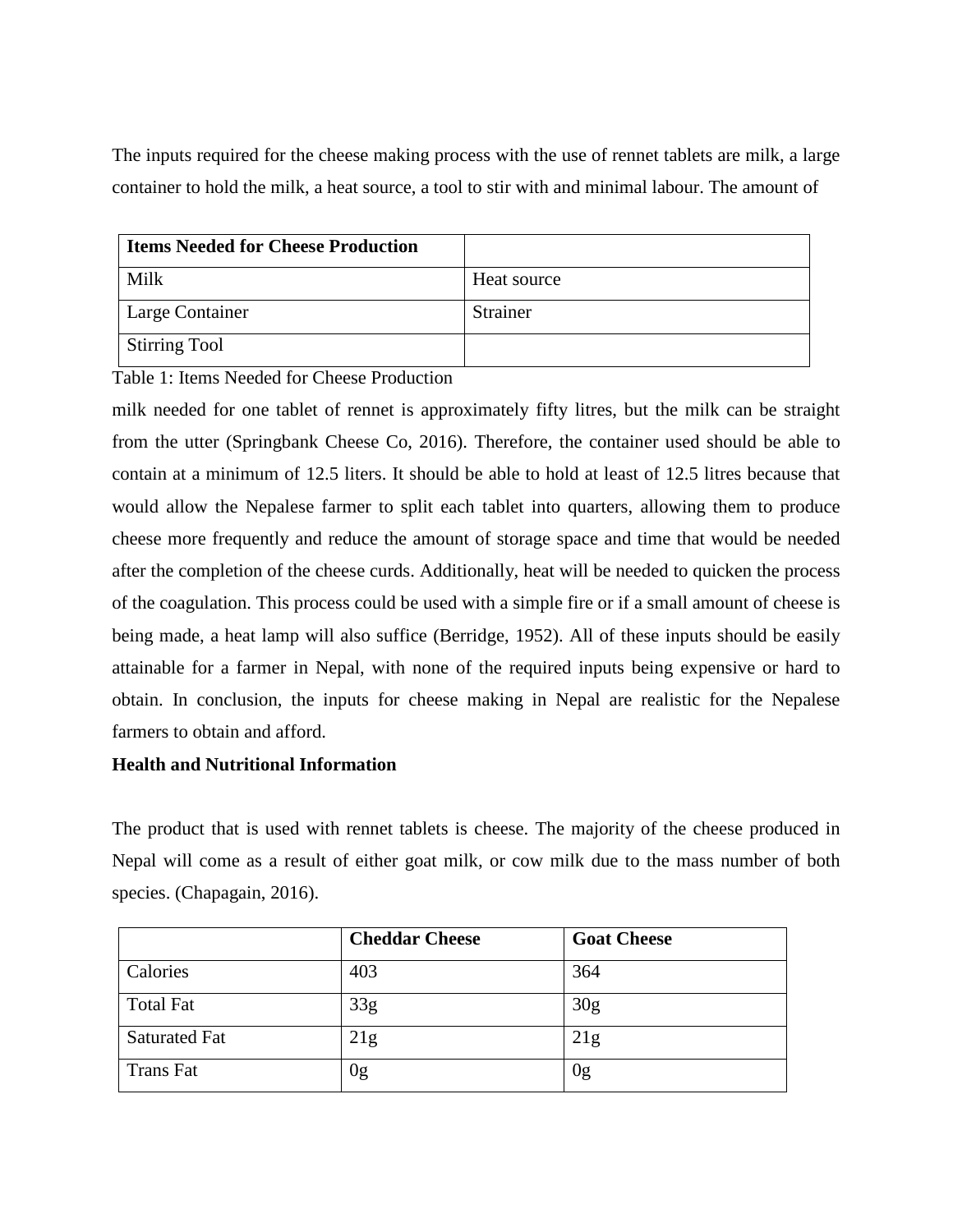| Cholesterol | 105mg | 79mg              |
|-------------|-------|-------------------|
| Sodium      | 621mg | 515 <sub>mg</sub> |
| Vitamin A   | 20%   | 29%               |
| Vitamin C   | 0%    | 0%                |
| Calcium     | 72%   | 30%               |
| Iron        | 4%    | 9%                |

Table 2: Nutritional Information About Cheddar and Goat Cheese

Generally, there are very few differences in the nutritional benefits between goat and cow milk. Looking at the general nutrition facts the only main difference between dairy and goat cheese is that there is a substantial amount more of calcium in dairy cheese. Despite diary cheese having more calcium, which increases bone health (Flynn, 2007), goat cheese provides an option to those who are lactose intolerant and cannot consume dairy products (Gomes & Malcata, 1998).

# **Market Opportunity**

There is a real market opportunity in Nepal for cheese making and the use of rennet tablets to assist the creation of the cheese. Nepal has three main milk producing animals including cattle, goats and buffalo. Overall, Nepal houses over seven million cattle, over five million buffalo and over nine and half million goats (Chapagain, 2016). This collection of over twenty-one million milk producing animals produces 1,622,000 metric tons of milk for the Nepalese people Table 3: Number of Livestock in Nepal

| <b>Category</b>  | <b>Numbers (Million)</b> |
|------------------|--------------------------|
| Cattle           | 7.25                     |
| <b>Buffaloes</b> | 5.13                     |
| Goat             | 9.52                     |

(Chapagain, 2016). With this much milk production, Nepalese farmers can dedicate some of the milk produced to the cheese making process.

Another benefit to this market in Nepal is that it requires a limited amount of money to make cheese. Generally, the price of a single rennet tablet is between fifty cents and ninety-nine cents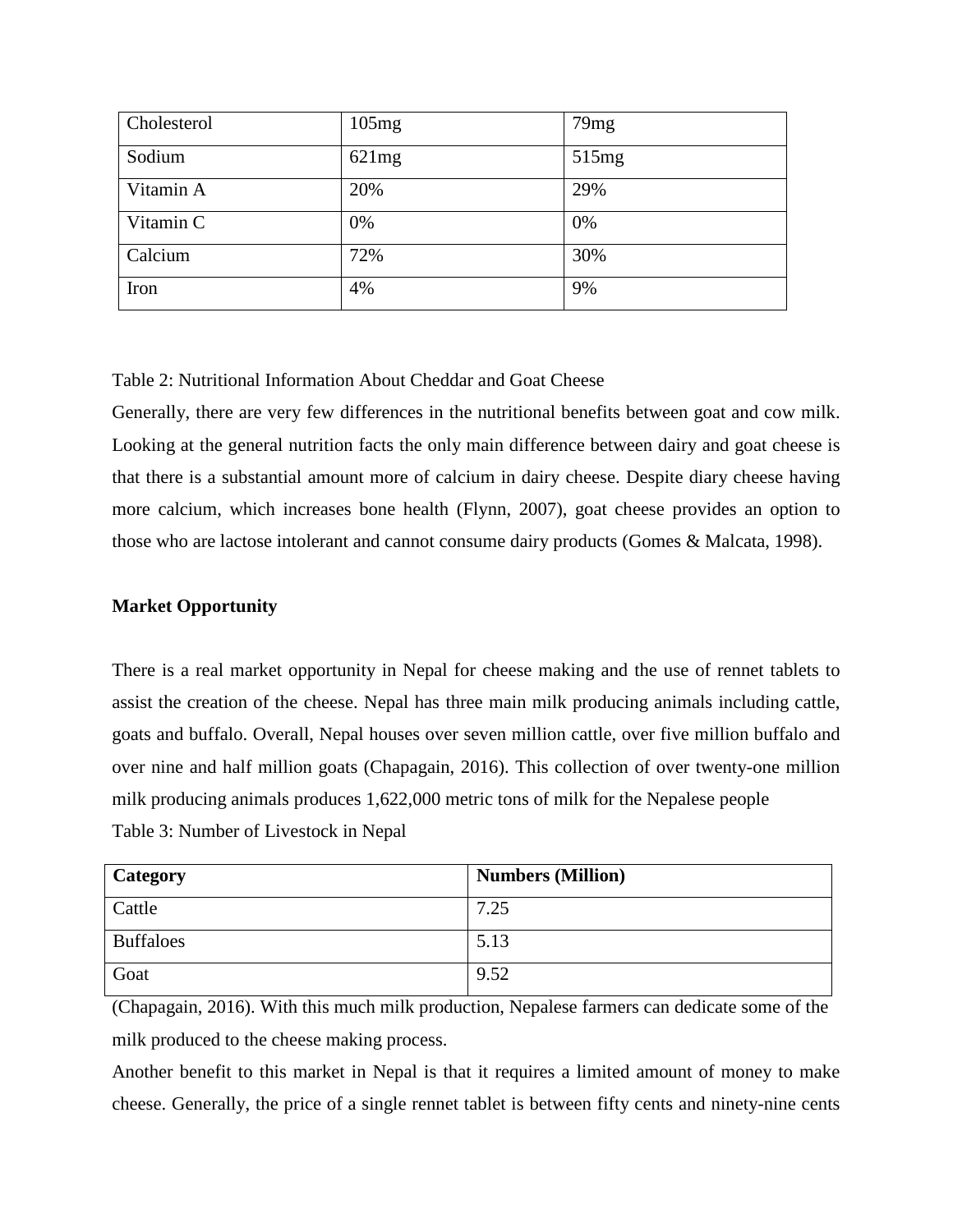(Springbank Cheese Company, 2016 and Rawsterne, 2016). This price is affordable for even a small farmer in Nepal since the average income for someone in Nepal is 881 CAD each year (Chapagain, 2016). An additional benefit to this market opportunity is that the process is not labour intensive to the point where children can make cheese using the rennet tablet system. All that is needed is a small amount of clean water, a large container containing milk, and a heat source. All of the labour that is involved is that the milk needs to be stirred throughout the process as the milk coagulates. In conclusion, with 1,622,000 metric tons of milk to use, an inexpensive price for the rennet tablet, and a small amount of labour; the product of a rennet tablet has a major market opportunity in Nepal.

# **Benefits to Canada**

Shipping rennet tablets to Nepal would benefit cheese making companies that sell rennet tablets, as well as simple cheese making recipes with basic instructions. Companies such as Springbank Cheese Company out of Calgary, Alberta would be one of the benefactors from exporting rennet tablets to Nepal (Springbank Cheese Company, 2016). Springbank Cheese Company would benefit because they sell both recipes that can be used by the Nepalese farmers, as well they sell rennet tablets in bulk as packages of one-hundred tablets (Springbank Cheese Company, 2016). The benefits that this company will experience is an increase in sales, as well as an international expansion opportunity since they are selling to a different country. This will create more revenue for the company overall, as well as make Springbank Cheese more popular internationally, creating even more revenue. In summary, the benefits to Canada for shipping rennet tablets to Nepal will be seen through the increased revenue and international expansion of Canadian cheese making companies such as Springbank Cheese.

# **Part 2- Export potential to Nepal**

# **Introduction to Nepal**

Nepal is small land-lock country that is located between the countries of China and India, and is broken into three different regions the mountain, terai, and hills regions (Chapagain, 2016). For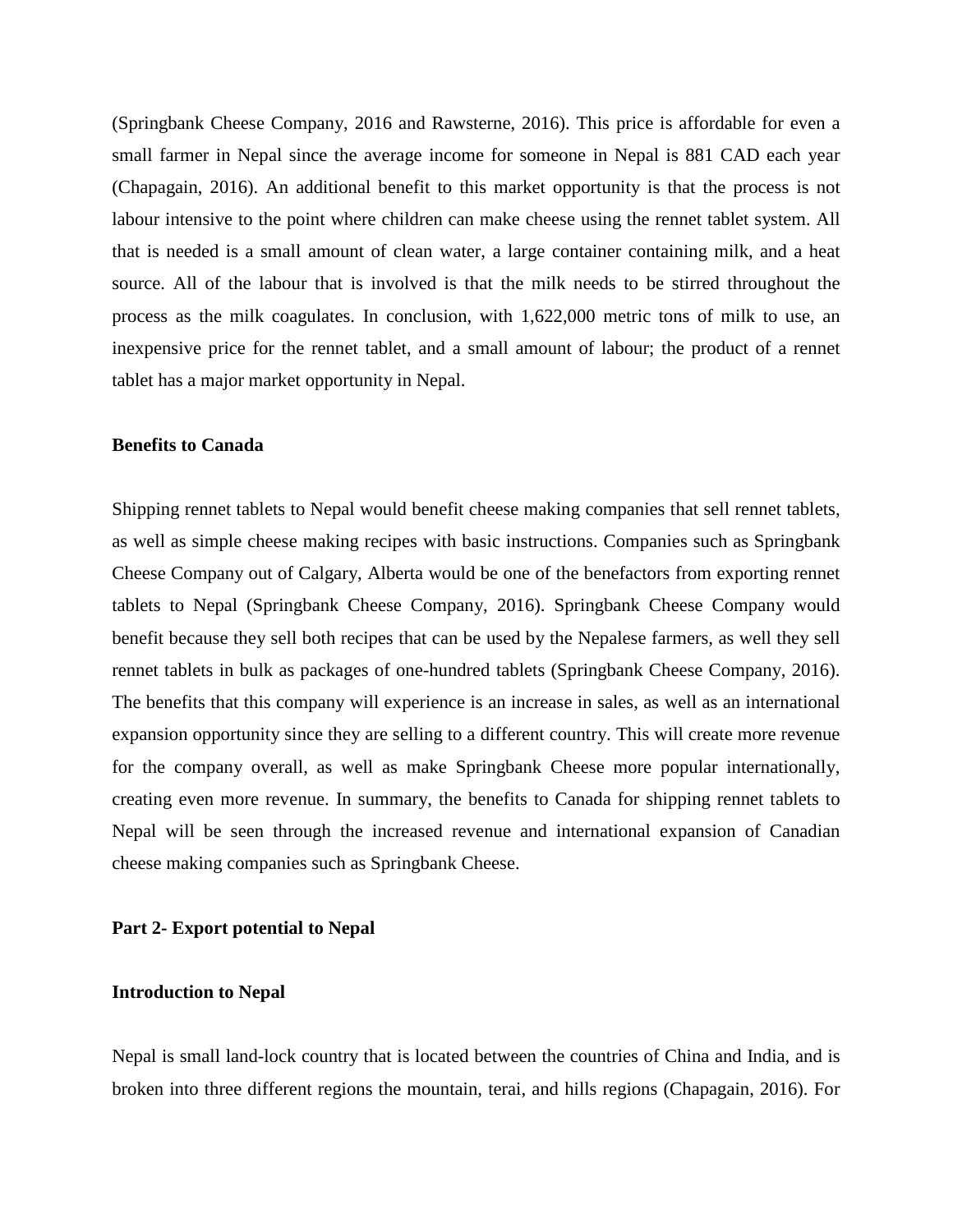each region in Nepal there are different livestock management systems. In the mountains, herds have to migrate from place to place to avoid the cold winters in the mountains. In the hills, livestock graze throughout the day and return to the barn in the evening. In the terai, there are stall fed systems because there is better crop land in the terai region, so the Nepalese farmers keep the animals in the barn to use as much land as possible for crops (Chapagain, 2016).

# **Transportation**

The transportation of rennet tablets will be most effective if transported by plane due to the light weight of the product. If the package of 100 rennet tablets is sent to Nepal by plane using Fedex, the least expensive cost is 133.95 CAD (Fedex, 2016). If the rennet tablets are sent in more of a bulk form, such as sending ten packages at once, the total shipping cost will become 370.42 CAD (Fedex, 2016). Both situations have the rennet tablets being shipped from Calgary, Alberta where the Springbank Cheese Company is located (Springbank Cheese Co., 2016). The only other shipping company that was found that will ship to Kathmandu, Nepal was DHL. DHL would not provide an accurate air freight quote, but DHL also recommended that a lighter package such as rennet tablets should be shipped by plane to provide the quickest and most cost effective shipping method. After the tablets are sent to Nepal, they will need to be sent to a local market where they can be distributed to the farmers across Nepal. The shipping from the marketplace in Nepal will not cost the farmer any extra money as Bhat-Bhateni Supermarket offers a free home delivering service (Bhat-Bhateni Supermarket, 2016). In conclusion, the transportation path that the rennet tablets will follow is starting in Calgary, Alberta, then the product will be shipped by plane to Kathmandu, Nepal where the rennet tablets will have to be distributed to the farmers by car.

#### **Storage Issues**

One major benefit about the use of rennet tablets is the shelf life of the product. Rennet tablets can sit on the shelf for several years (Springbank Cheese Co., 2016). This is a major benefit to the Nepalese farmers because they would not be able to use all ten tablets in the blister pack quickly, instead they can pace the use of the tablets. Additionally, this would assist markets in Nepal who could sell tablets individually, allowing them to ensure the product is still productive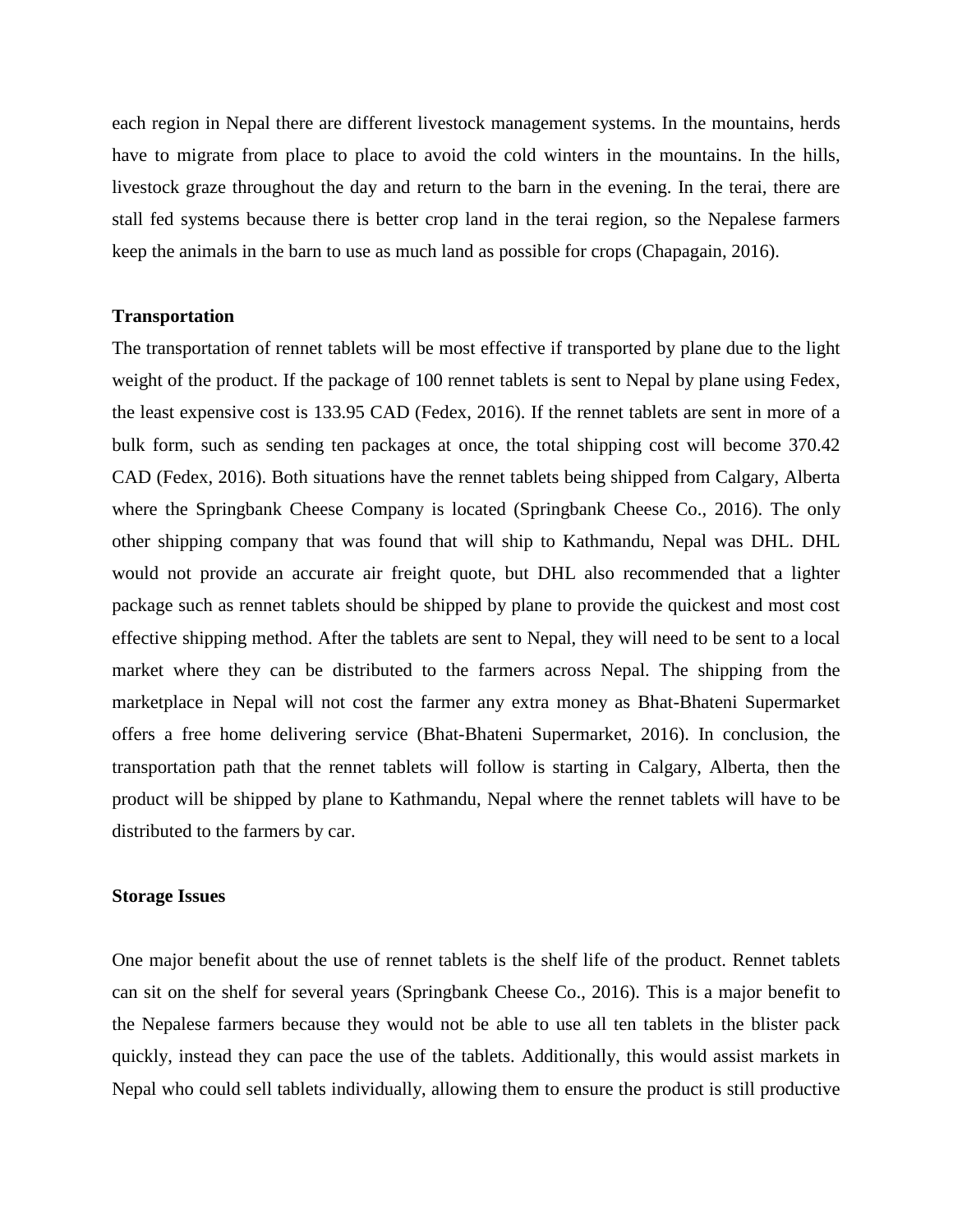when it has been sitting on a self for a long duration of time. Although the rennet tablets can last for several years on the shelf without a cool environment, the cheese that is produced cannot simple be stored on a shelf. Despite cheese becoming better tasting after it is being aged, the cheese needs to be stored properly in order to have this effect (Abdalla and Mohamed, 2009). If cheese is not stored in a cool environment, as the storage of cheese increases the browning of the cheese increases, which is an undesirable attribute of cheese production (Kristensen et al, 2001). Therefore, cheese needs to be stored in a refrigerated temperature, such as around 5 C, to reduce the amount of browning, and prologue the life of the cheese (Kristensen et al, 2001).

#### **Cost Analysis**

Overall, rennet tablets are inexpensive items costing between .5 CAD and .99 CAD when purchasing from Springbank Cheese in Calgary, Alberta (Springbank Cheese Co., 2016). The tablet alone costs about 62 Nepalese rupees, which is very affordable for even the poorest farmer. The shipping cost is the main concern when it comes to the cost analysis. The shipping of a package of 1000 rennet tablets from Calgary costs 370.42 CAD via Fedex air (Fedex, 2016). This comes to a price of .37 CAD per tablet to transport the tablets to Kathmandu, Nepal. This travel cost comes to 30.35 Nepalese rupees, and totaling a cost of 92.72 Nepalese rupees. This still makes rennet tablets affordable for the average farmer because the income for a Nepalese farmer is roughly 72275.19 Nepalese rupees each year.

Now that the rennet tablets are in Nepal, the extra costs come from the cost of the milk used. This cost will defer for each farmer and which type of livestock they use. For example, farmers that use goats as their source of milk will have less cost than those who have buffalo or

|                                 | Cost (CAD)          | <b>Cost (Rupees)</b> |
|---------------------------------|---------------------|----------------------|
| <b>Individual Rennet Tablet</b> | $0.56$ CAD          | 45.81 Rupees         |
| <b>Shipping</b><br>from Calgary | to $\vert$ 0.37 CAD | 30.27 Rupees         |
| Nepal                           |                     |                      |
| <b>Total Cost to Kathmandu</b>  | $0.93$ CAD          | 76.08 Rupees         |

Table 4: Cost to Ship Rennet Tablets

cattle because of the mass amount of goats they can feed compared to a large animal such as cow or buffalo.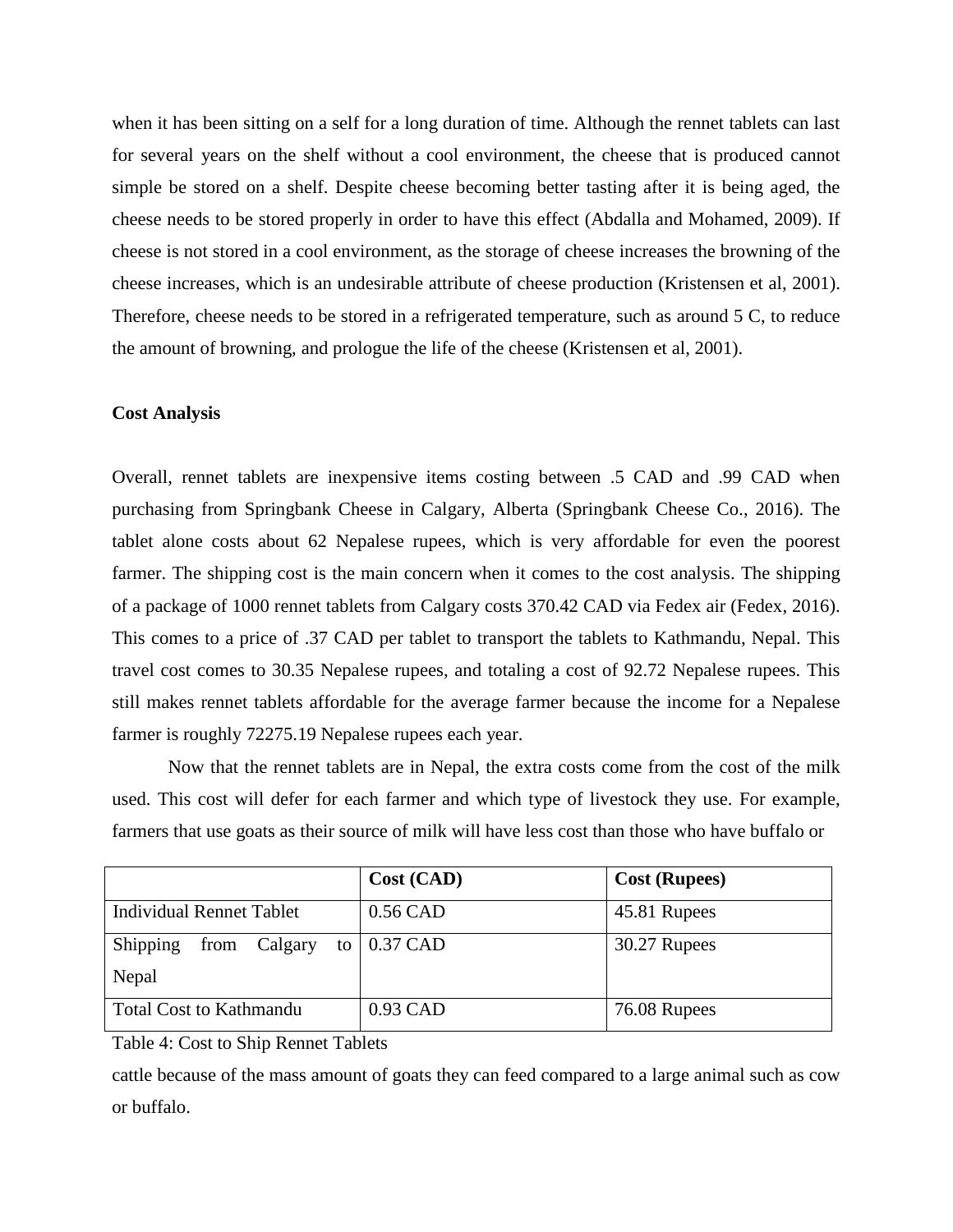# **Needs and Benefits**

Rennet tablets will produce more cheese products increasing the amount of food available for the Nepalese people. This is a major benefit to the country of Nepal because of the amount of malnutrition occurring in this developing company. Currently in Nepal, forty percent of the population currently does not consume enough calories each day (Osei et al, 2010). This statistic carries throughout many major consumption statistics in Nepal, demonstrating the current struggle Nepalese farmers are having at creating enough food for the country.

The benefits that the rennet tablets would bring to the country of Nepal would not only be that more food would be on the table, but more jobs could be created in the agriculture industry. Despite having seventy percent of the Nepalese population being involved in the agriculture industry, more jobs would be created to create the cheese at a potential commercial level (Devoka & Upadhyay, 2013).

# **Selling Strategy**

The selling strategy for distributing rennet tablets to the Nepalese farmers would be to sell individual tablets to a single farmer, rather than attempting to sell the entire packet. This is a reasonable selling strategy because farmers only make about 881 CAD each year in Nepal, so making them commit to buying an approximate 10 CAD might be too substantial to commit at one time (Chapagain, 2016). Selling individual tablets through markets such as Bhat-Bhateni Supermarket, which is located in the capital of Nepal, Kathmandu (Bhat-Bhateni Supermarket, 2016). Having the tablets sold at a market will allow farmers to get the tablets themselves, or have them delivered to their door from a location in Nepal and not shipped straight from Canada. An additional benefit from sending the rennet tablets to a supermarket first is the removal of the major shipping cost from the individual farmer. If the Bhat-Bhateni Supermarket pays the major international shipping cost, it reduces the shipping cost for each individual farmer, having them all pay in as a group and not an individual. This process will work by having the Bhat-Bhateni Supermarket pay the initial shipping cost, and then each individual farmer help cover the costs of the market, benefitting both the market and farmer. In conclusion, the selling strategy for rennet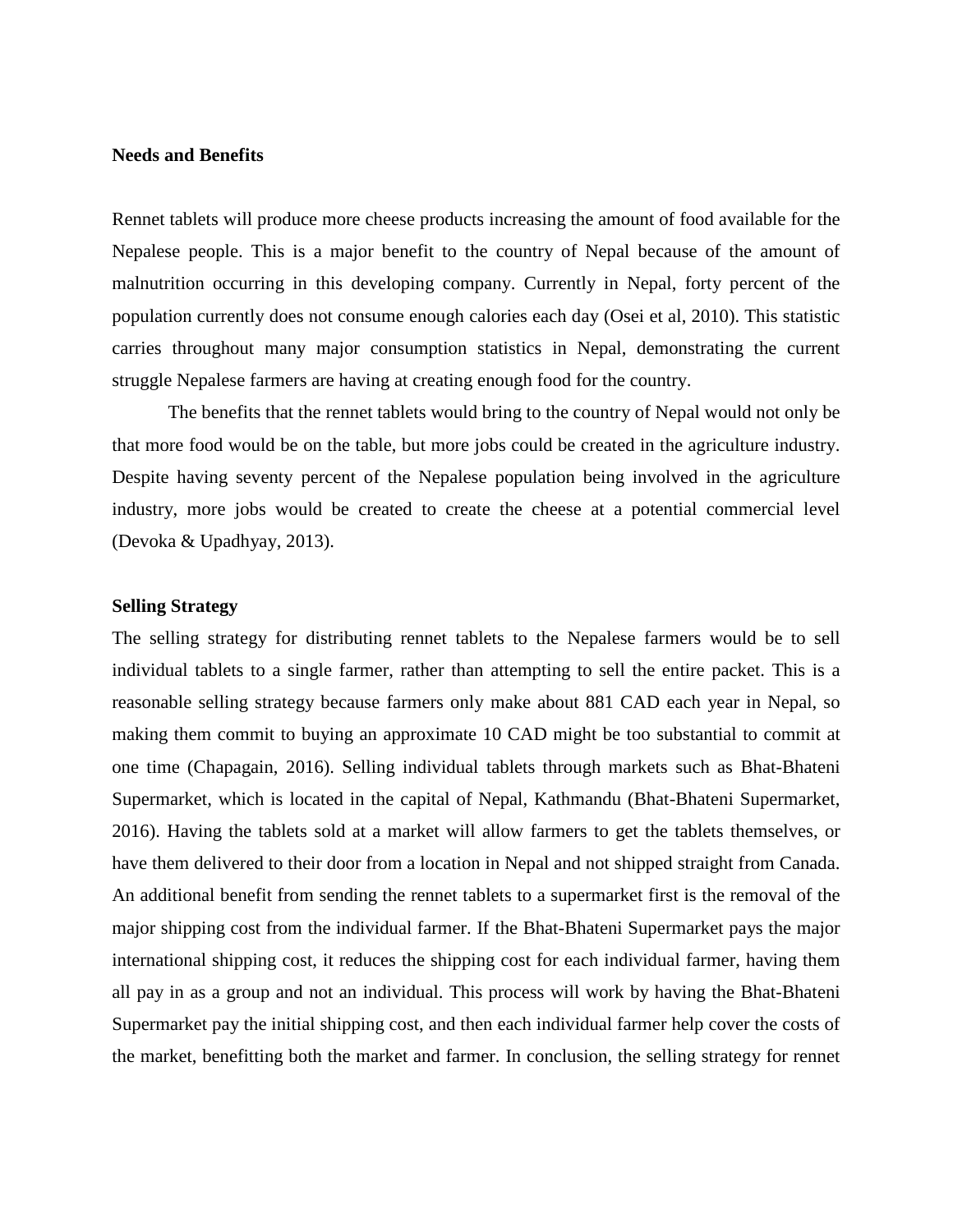tablets in Nepal is to sell the tablets individually through a major market like the Bhat-Bhateni Supermarket instead of selling to the farmer directly.

# **Canadian or International Loans Required**

For this product, no Canadian or International loans would be required because of how inexpensive the tablet is going to be. Each individual tablet only costs between 0.50 CAD and 0.99 CAD (Springbank Cheese Company, 2016 and Rawsterne, 2016). This product should be affordable for a Nepalese farmer to buy without government assistance, even with the shipping cost added. Therefore, no Canadian or International loans should be required for the distribution of Canadian rennet tablets to Nepal.

# **Competition**

One major issue with transporting rennet tablets into Nepal is the amount of competition already in Nepal, and the major surrounding countries such as India and China. In Nepal, there are two cheese making companies Himal Farm, and Himalayan French Cheese (Himal Farm, 2016 and Himalayan French Cheese, 2015). Himalayan French Cheese uses vegetable rennet tablets to produce their cheese, which is the same type of rennet Springbank Cheese in Calgary, Alberta distributes (Himalayan French Cheese, 2015 and Springbank Cheese Company, 2016). Additionally, Himalayan French Cheese uses milk from both cows and yaks, which are a potential target markets if the tablets were distributed from Canada (Himalayan French Cheese, 2015). In addition to a cheese making market already in Nepal, there are major companies in China and India that can compete for the business in Nepal with the export of Canadian rennet tablets. For example, in China there are numerous companies such as Yokobio that sell rennet (Yokobio, 2014). The competitors in India include a company named Acres Wild who not only offer cheese as a product, but they offer cheese making courses to teach those in India the art of cheese making (Acres Wild, 2016).

Having competitors in Nepal, India and China is a huge concern for the exporting potential of rennet tablets from Canada. The reason this becomes a huge concern for the export opportunity because countries like Nepal, India and China can cut shipping cuts because of how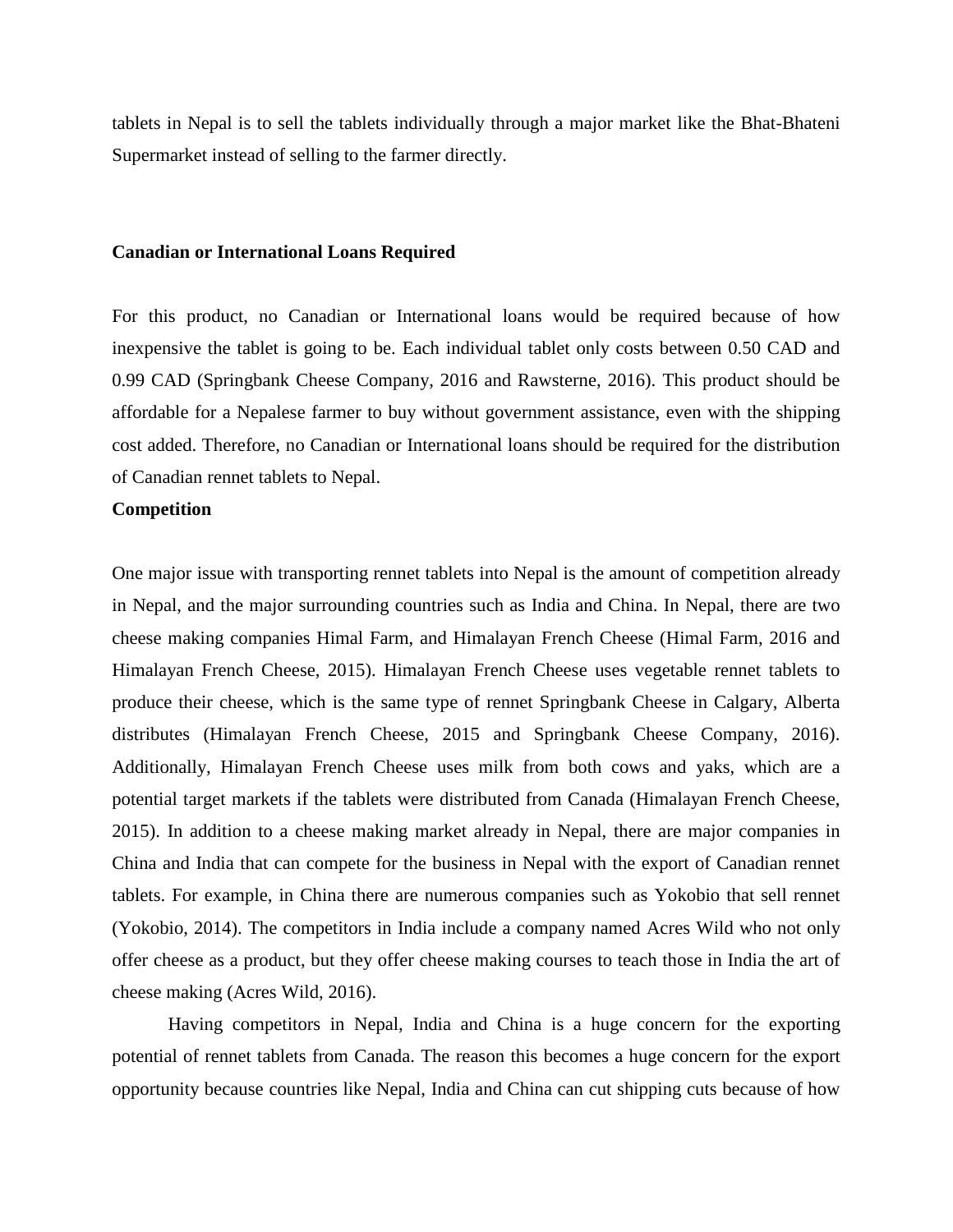much closer they are located than Canada. Indian and China can transport the rennet products using trucks while Canada has to ship everything into Nepal by plane, or may have to send the products to India or China first, and then have a trucking company transport the product. Therefore, the competition for shipping rennet tablets to Nepal from Canada is very substantial because of the cheese making companies in Nepal and surrounding countries such as India and China.

# **Conclusion**

Overall, the concept of shipping rennet tablets to Nepal from Canada may potentially benefit the Nepalese farmers as well as Canadian cheese making companies, but the idea is not reasonable because of the competition. Nepal currently has two companies that make cheese commercially and both companies use rennet tablets to produce this cheese. If Canadian companies begin to send rennet to Nepal, these companies could steal the business by selling the rennet tablets that they use and limit the potential business for companies such as Springbank Cheese. So a recommendation that would be made for Canadian exporters looking to send rennet tablets to Nepal is that this would be an fairly unsuccessful business endeavour because the competition in in Nepal and the surrounding area is too stiff, and can provide the same product for a less expensive price.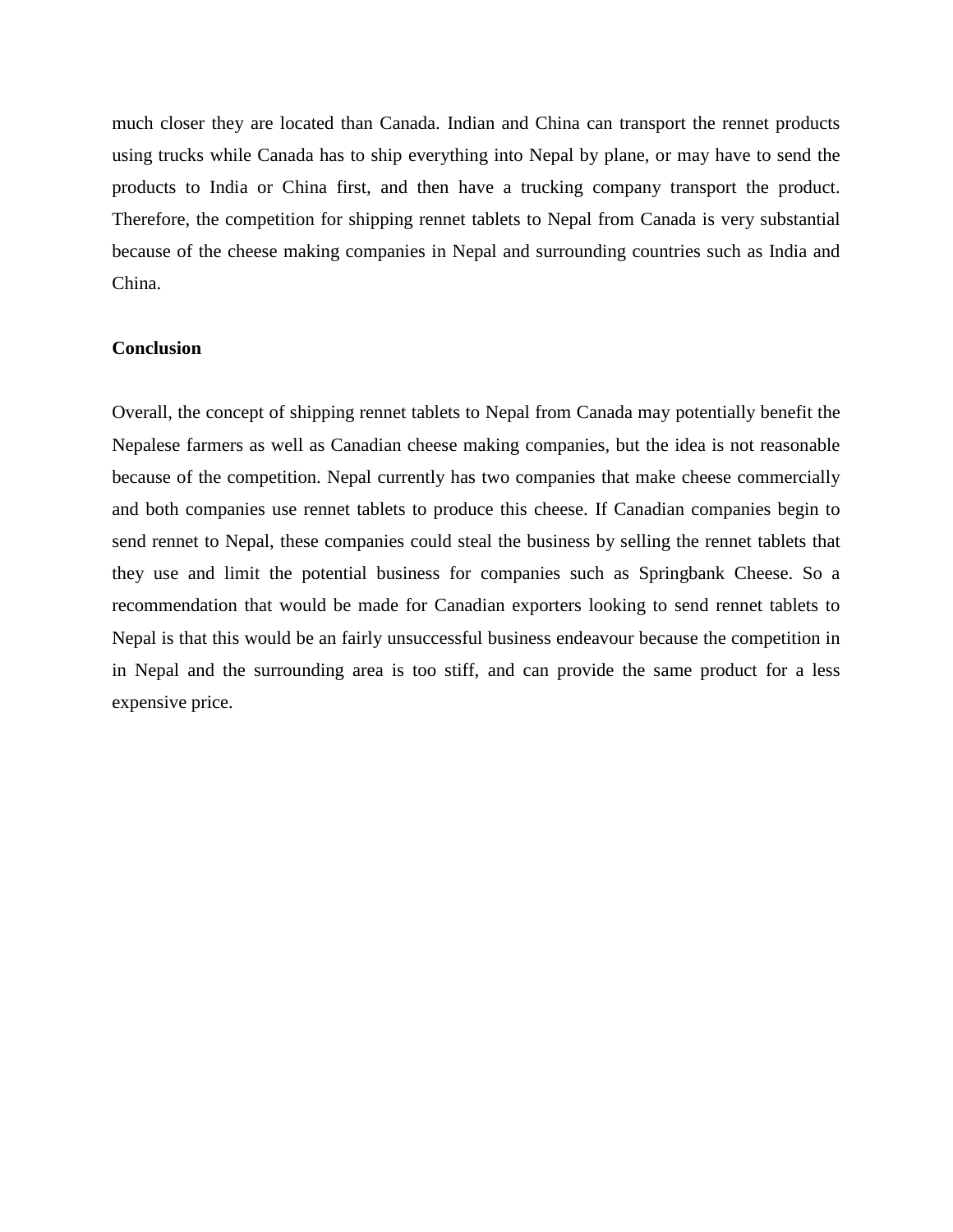# **References**

Hallam, A. *Duality in consumer theory* [PDF document]. Retrieved from Lecture Notes Online Web site: http://www.econ.iastate.edu/classes/econ501/Hallam/sepindex.html Roberts, K. F. (1998). *Federal regulations of chemicals in the environment* [PowerPoint slides]. Retrieved from http://siri.uvm.edu/ppt/40hrenv/index.html

Rawsterne, J. (2016). Make Cheese Inc. Retrieved from

http://www.makecheese.ca

Springbank Cheese Company. (2016). Springbank Cheese Company*.* Retrieved from https://www.springbankcheese.ca/catalog

Berridge, N.J. (1952). Some Observations on the Determination of the Activity of Rennet. *The National Institute for Research in Dairying*: *77*(901). 57-62

N.a., (2008). Cheese making. *Appropriate Technology*: *34(*4). 52-56.

Zicarelli, L, (2004). Buffalo Milk: Its Properties, Dairy Yield and Mozzarella Production. *Veterinary Research Communications, 28*, 127-135

Devkota, S. Upadhyay, M. (2013). Agricultural Productivity and Poverty Reduction in Nepal. *Review of Development Economics*, *17*(4), 732-746.

Haenlein, G. F. W. (2003). Goat Milk in Human Nutrition. *Small Ruminant Research, 51*(2), 155-163.

Osei, A., Pandey, P., Spiro, D., Nielson, J., Shrestha, R., Talukder, Z., Quinn, V., Haselow, N. (2010). Household food insecurity and nutritional status of children. *Food and Nutrition Bullentin, 31*(4), 483-493.

Bhat-Bhateni Supermarket and Departmenal Store. (2016). Bhat-Bhateni Supermarket. Retrieved from http://www.bbsm.com.np

Abdalla, M.O.M., Mohamed, S.N. (2009). Effect of Storage Period on Chemical Composititon and Sensory Characteristics of Vacuum Packaged White Soft Cheese. *Pakistan Journal of Nutrition. 8*(2), 145-147.

Kristensen, D., Hansen, E., Arndal, A., Appelgren Trinderup, R., Skibsted, L.H. (2001). Influence of light and temperature on the colour and oxidative stability of processed cheese. *International Dairy Journal. 11*(10), 837-843.